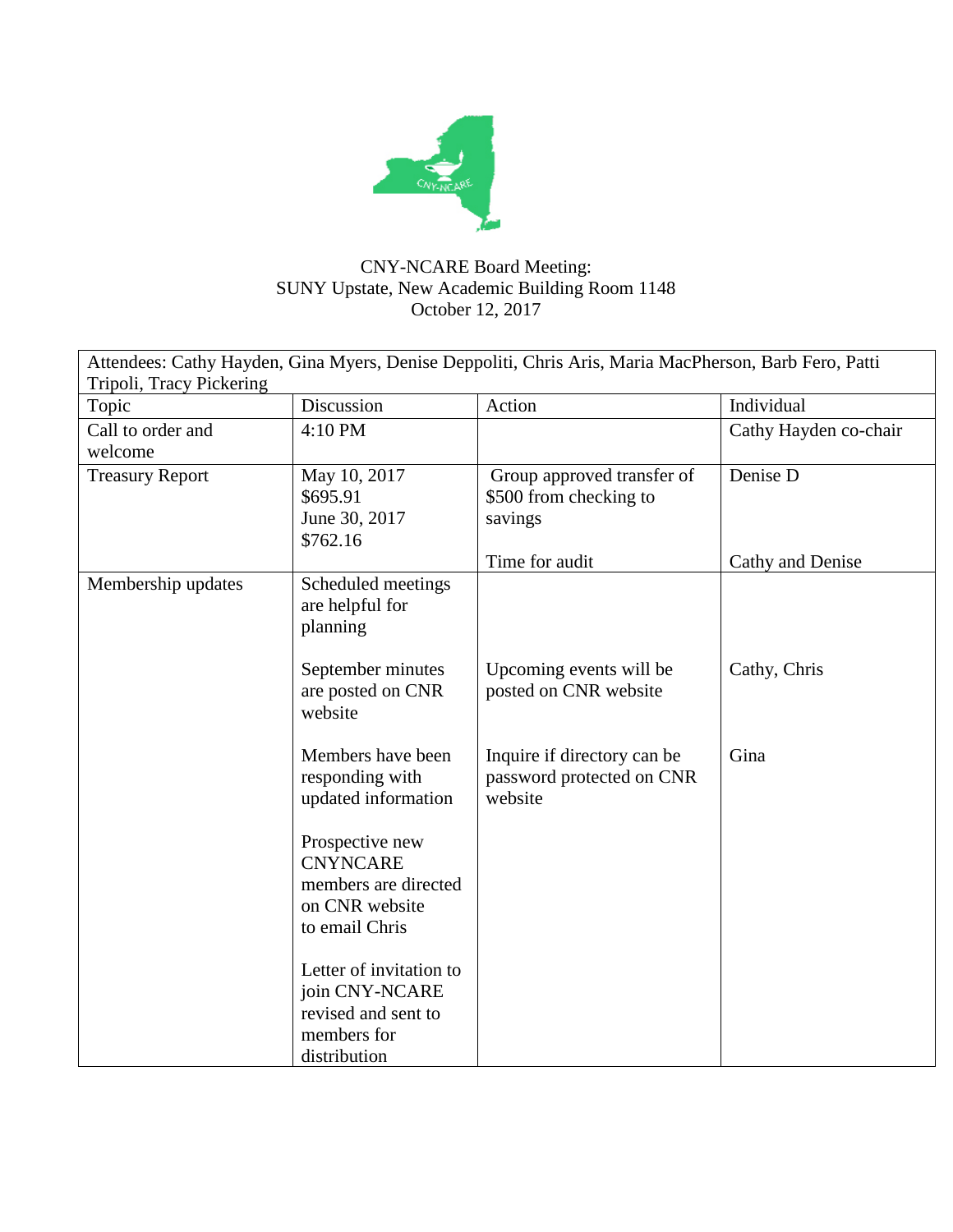| Collaborative meeting<br>with area nursing<br>organizations                  | <b>CNY NCARE bylaws</b><br>prohibit sharing it's<br>members emails with                                         | Group representatives can<br>share information and<br>forward to members                                                                     | Chris |
|------------------------------------------------------------------------------|-----------------------------------------------------------------------------------------------------------------|----------------------------------------------------------------------------------------------------------------------------------------------|-------|
|                                                                              | CNY email repository<br>October 2017 meeting<br>combined with<br><b>CNYNA</b> event BSN<br>$\sin 10$            | Next membership meeting<br>December 13, 2017                                                                                                 |       |
|                                                                              | AACN is another<br>organization that may<br>be interested in<br>collaborating                                   | Follow up with AACN                                                                                                                          | Cathy |
|                                                                              | Collaboration<br>between CNY-<br>NCARE and CNYNA<br>is giving the effort<br>traction                            |                                                                                                                                              |       |
| Mary Finnan Chair                                                            | Sponsored by CNR                                                                                                |                                                                                                                                              |       |
| lecture and Award                                                            | $Purpose(s)$ : honor<br>Mary Finnan;<br>increase cancer<br>research knowledge;<br>promote research<br>alliances | Two alliances selected to co-<br>host the first event $(2018)$ :<br><b>CNY-NCARE</b> and<br>Leatherstocking region<br>Leatherstocking Chair, |       |
|                                                                              | <b>Research alliances:</b><br>schedule and present<br>program                                                   | Jennifer Yingling, a renown<br>breast cancer researcher,<br>expressed interest in co-<br>hosting and also in speaking                        |       |
|                                                                              | CNR: supplies staff,<br>funding, etc. as<br>needed)                                                             | Ideas: Simple venue<br>(campus); central location<br>(Utica), Fall 2018 (October is<br>breast cancer awareness                               |       |
|                                                                              | Event can be a<br>workshop, panel, or<br>webinar; need CEUs                                                     | month)                                                                                                                                       |       |
| <b>NCSBN</b> Grant: National<br><b>Council of State Boards</b><br>of Nursing | <b>CNY-NCARE</b> has<br>interest in<br>participating if topic<br>is a good fit                                  | To be discussed on next<br>conference call 11/9                                                                                              |       |